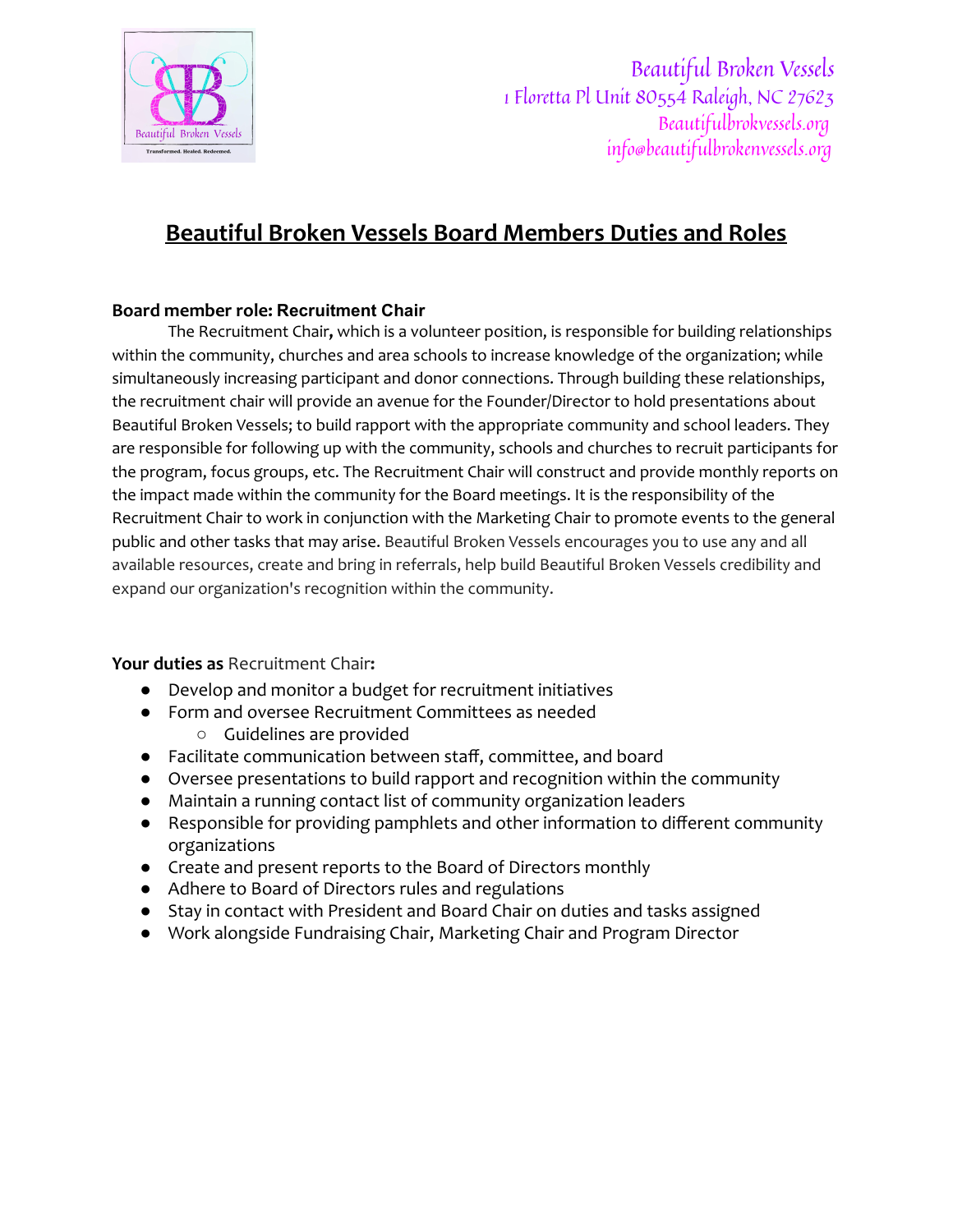

Beautiful Broken Vessels 1 Floretta Pl Unit 80554 Raleigh, NC 27623 Beautifulbrokvessels.org info@beautifulbrokenvessels.org

## **Board Member Responsibilities:**

- Provide strategic leadership
- Be knowledgeable about the organization's values, mission, programs and performance
- Be an ambassador for the organization and promote its work in the community
- Ensure the organization's financial viability and sustainability
- Develop policy frameworks
- Employ and evaluate the performance of the Executive Director
- Participate in fundraising efforts to carry out these responsibilities.
	- Responsible for personally donating a specified amount as predetermined via personal donations, donations from personal contacts, business contacts etc.

In addition to attendance at Board meetings; a minimum of four times a year: you may be required to participate on committees and special meetings.

- Serves a minimum of a one (1) year term on the Board.
	- Eligible to serve a three (3) year term if re-elected by the Board. The Board has up to 7 members, terms range from 1 to 3 years and are staggered so that no more than half of the Directors are being replaced or re-elected in any given year.
- Attend a minimum of three (3) events each month (includes board meetings, committee meetings or other planned events. The Full Board of Directors meets the 2nd Thursday of every month from 6:00 p.m. to 8:00 pm
- Makes a serious commitment to participate actively in committee work.
- Beautiful Broken Vessels is a voluntary working board.
- Understands the Mission and promotes to the public.
- Stays informed about committee matters, is prepared for meetings, and reviews and comments on minutes and reports.
- Participates in the committee's annual evaluation and planning efforts.
- Please read and understand the attached Board Role description of the position you are applying for.